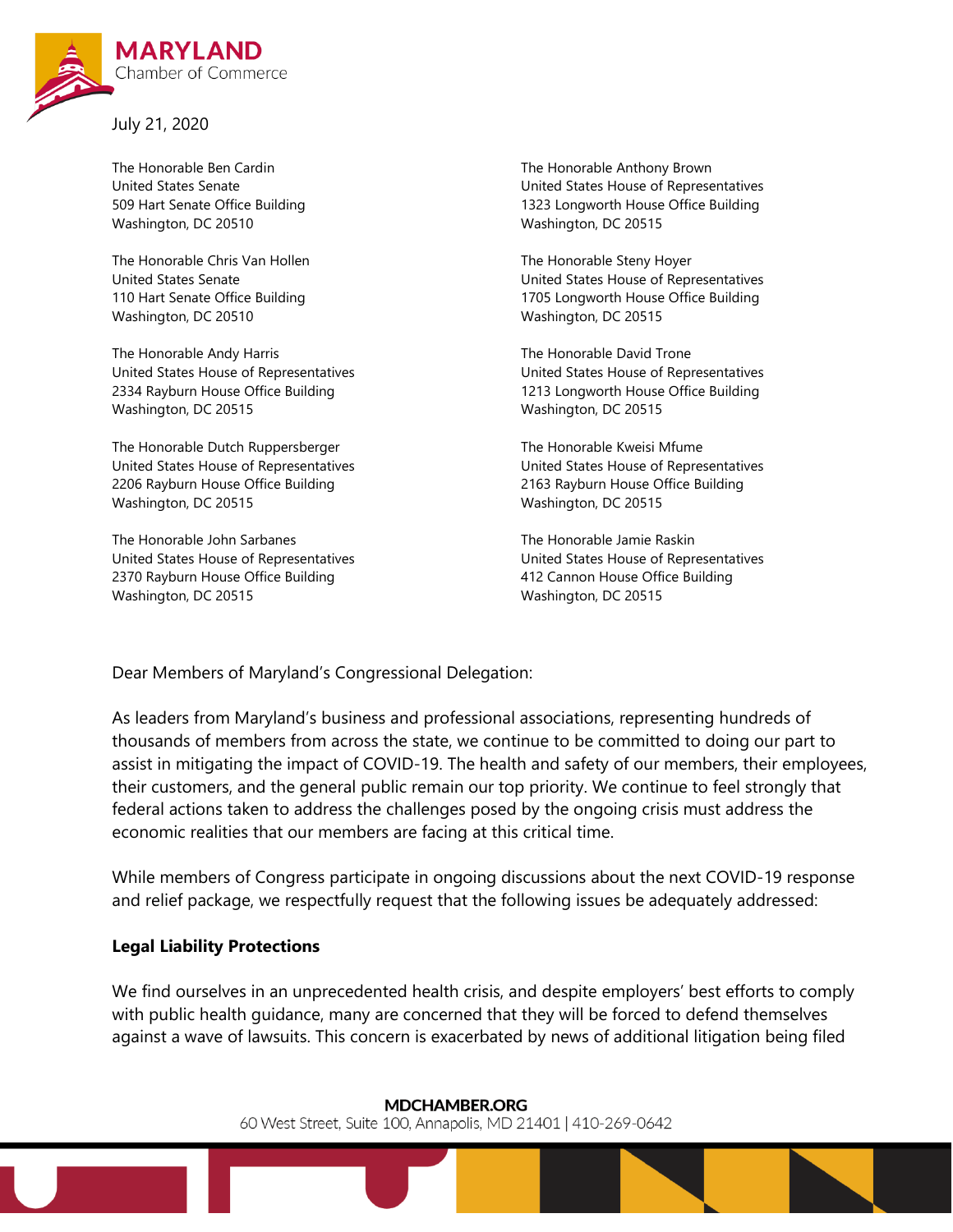each day the pandemic continues. Congress must take quick action to ensure that emergency response and recovery is not unnecessarily hampered by lawsuits and other costly claims. As they come back on-line and return to work, businesses must be protected from needless litigation.

We urge Congress to provide a safe harbor that holds bad actors accountable but protects those employers who are working to follow public health guidance. Temporary protections should remain in place for the duration of the crisis and response that cover: 1) businesses that follow government guidelines against COVID-19 exposure claims; 2) healthcare providers and facilities on the front lines of the COVID-19 response; 3) manufacturers that repurposed production and distribution to provide PPE, sanitizers and other needed supplies; 4) companies that have donated their stock of supplies to hospitals and medical professionals; and 5) public companies that may face securities lawsuits, including those driven largely on stock price drops resulting from the global pandemic under the spurious assertion that management failed to warn investors.

#### **Unemployment Insurance**

Presently, Maryland's Unemployment Insurance Trust Fund is healthy, but the longer this crisis continues the more precarious it becomes for the stability of the fund. While COVID-19-specific UI benefits are paid through federal dollars, Maryland-specific claims will not be covered. Depleting our trust fund will force Maryland employers, who have closed their doors through no fault of their own, to face significant UI tax increases in future years. Even businesses that were able to remain open will incur tax increases due to a depleted fund and the need to repay the loan, which triggers higher fee schedules.

We urge Congress to consider grants or forgivable loans to address this issue. This would allow states like Maryland to avoid any significant UI tax increases for employers—who are already struggling with the economic and financial impacts of the pandemic—in future years.

## **Additional Support for State & Local Governments**

Response and recovery to COVID-19 has resulted in significant revenue shortfall projections for Maryland. This shortfall will force the state to make drastic cuts to programs employers depend on including those that provide economic security and public safety.

Congress must appropriate additional funds for states and territories, in the form of direct federal aid, to allow states to replace lost revenue. Direct federal funding is necessary to offset drastic state revenue shortfalls.

#### **Support for Small Businesses & All Nonprofits**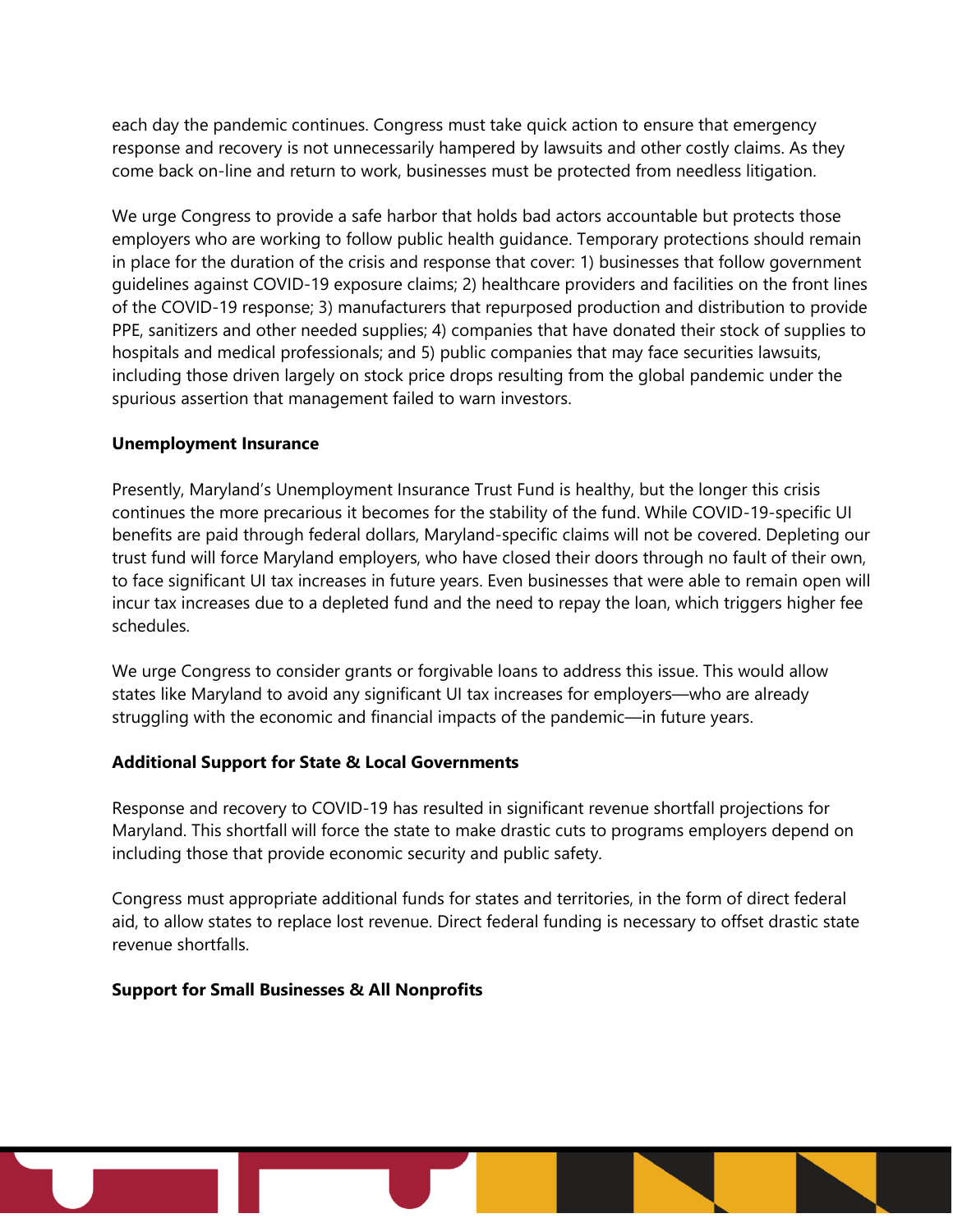As you know, Section 501(c) designation encompasses all types of nonprofit organizations. This includes trade and professional associations as well as local, county and regional chambers of commerce. These organizations play a critical role in training America's workforce, creating industry and professional standards and disseminating essential information and resources to people in need—particularly during times of crisis. They are workforce development champions, economic developers, talent pipeline initiators, safety trainers and so much more.

They are also organizations that require staff and operational expenses to fulfill these duties. Due to unprecedented financial loss, without support, these organizations will be unable to meet the critical obligations to the members that they serve. While some relief for nonprofits was included in the last COVID relief package, not all 501(c) organizations were included and able to access the Paycheck Protection Program.

Collectively, we have repeatedly and urgently requested financial support for all 501(c) organizations, as it was provided for other members of the business and nonprofit communities, in future stimulus packages being considered by Congress.

# **Forgiveness for PPP Loans**

Small businesses across our state continue to utilize every tool at their disposal in order to withstand and overcome the unprecedented economic impact of this crisis. For many small business owners, the SBA's Paycheck Protection Program has been their lifeline, allowing them to maintain payroll and keep their doors open.

We urge members of our delegation to support legislation that would significantly streamline the process of forgiveness for PPP loans totaling \$150,000 or less. Forgiving these loans would be immensely helpful to Maryland's small businesses, easing the process to allow them to focus their already limited resources on maintenance of operations and assisting in their economic recovery.

This pandemic is a challenge unlike any we have ever faced, and the business community stands ready to do all that it can to assist in overcoming it. While public health and safety remain the top priority, action taken by Congress must balance this with policies critical to facilitating economic recovery. We look forward to working together to that end.

Sincerely,

Maryland Chamber of Commerce Maryland Tech Council Anne Arundel County Chamber of Commerce Baltimore City Chamber of Commerce Calvert County Chamber of Commerce